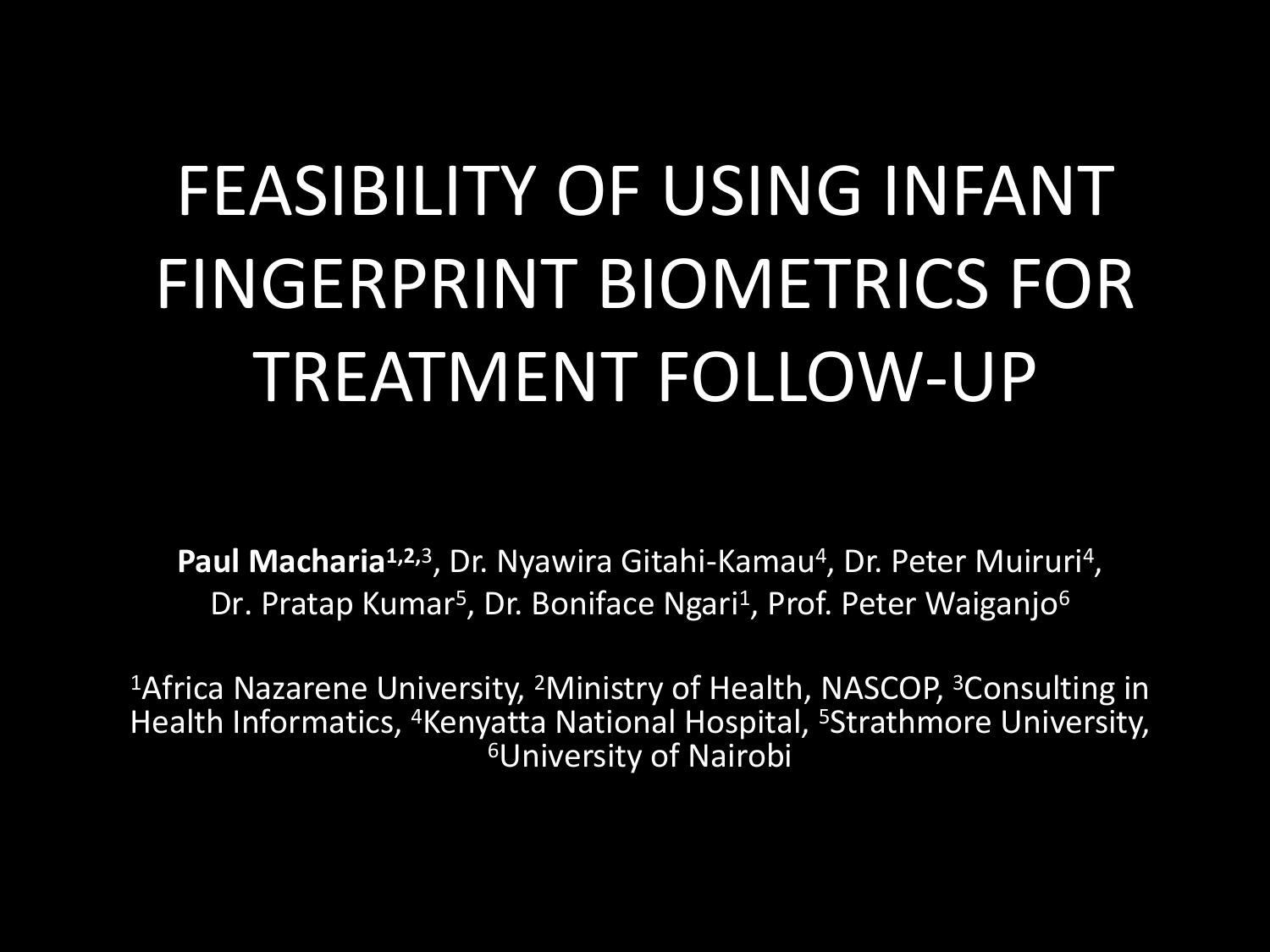## **BACKGROUND OF THE STUDY**

- Early infant diagnosis (EID) among human immunodeficiency virus (HIV)-exposed infants (HEIs) is a critical component of prevention of mother-to-child transmission programs .
- 20% of HIV positive infants die before the age of 6 months and 35% to 40% before they attain the age of 12 months.
- In 2015, Kenya estimated 12,000 HEI's were born, about 6,000 infected and 5,000 died.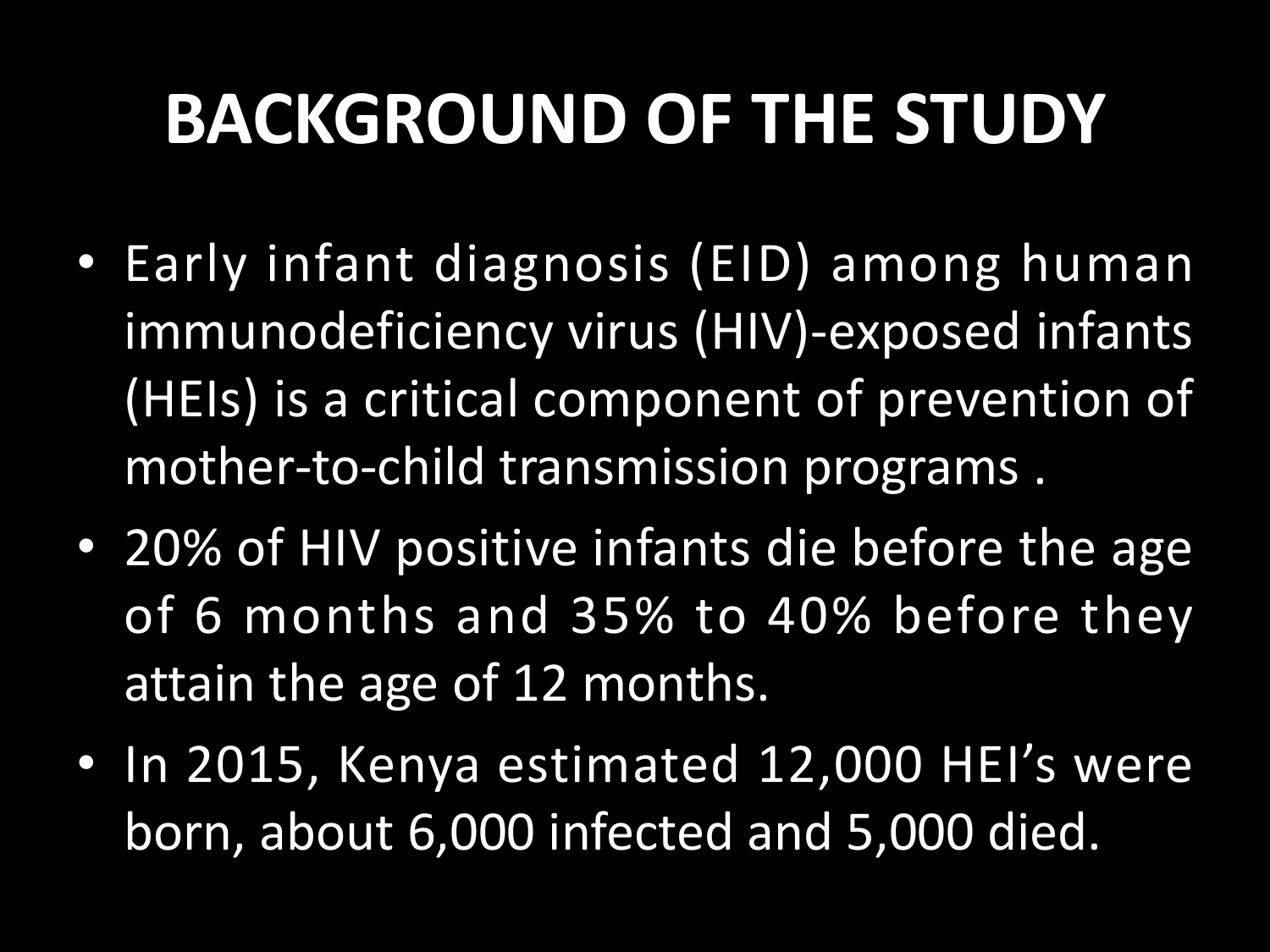## **OBJECTIVES OF THE STUDY**

- To Adapt and implement an Android phone based biometric system for HEI follow-up at different time points over a 3-month period.
- To evaluate the use of infant fingerprints for unique identification using different biometric matching algorithms.
- To conduct a preliminary costing estimate of implementing a National biometric unique identifier system for HEI follow-up.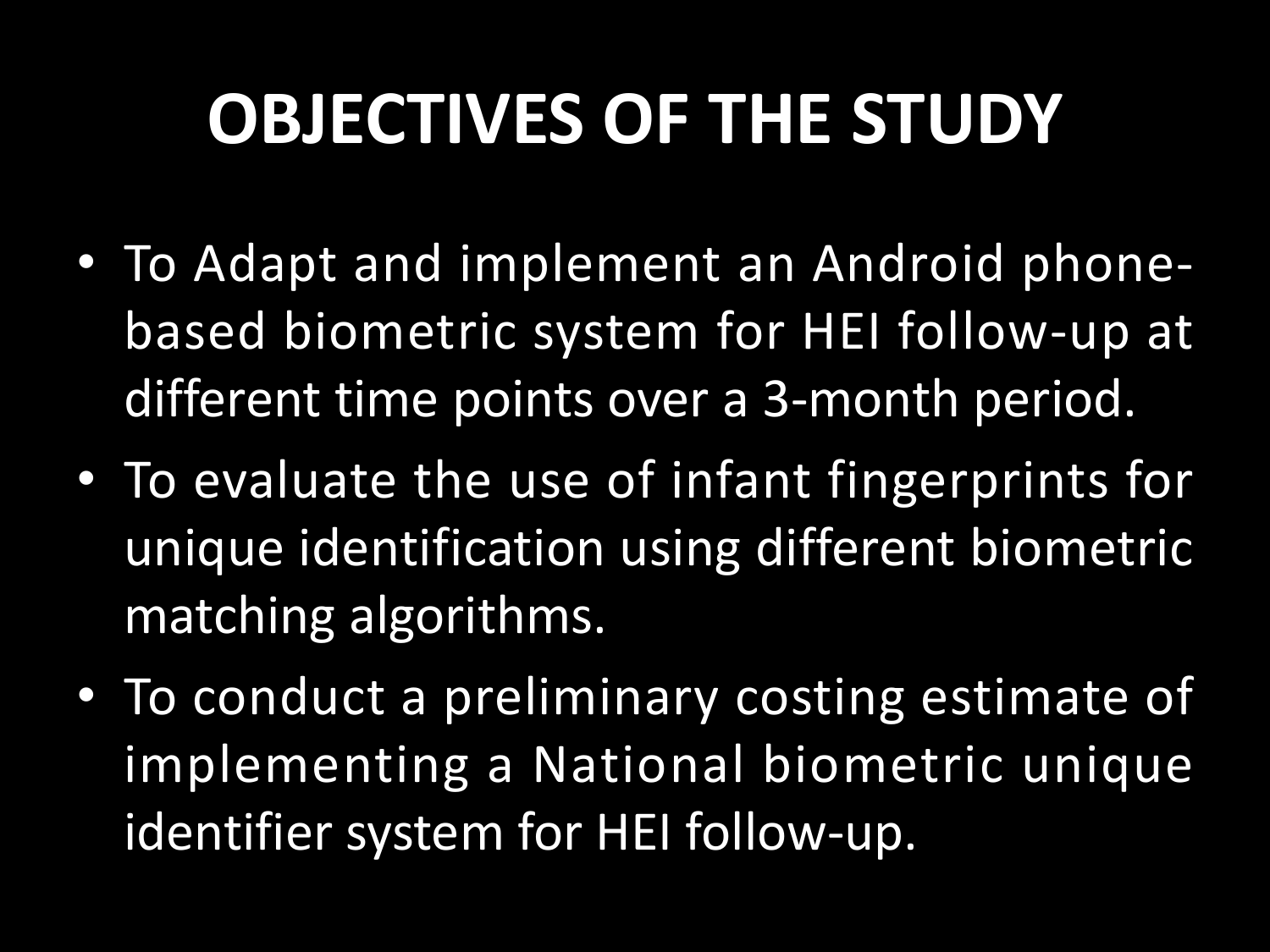#### Specific Objective 1:

To Adapt and implement a mobile phone-based biometric system for HEI follow-up at different time points over a 3-month period

- 3 FGDs with HEI Mothers
- 11 in-depth interviews with PMTCT HCWs
- 4 in-depth interviews with PMTCT policy makers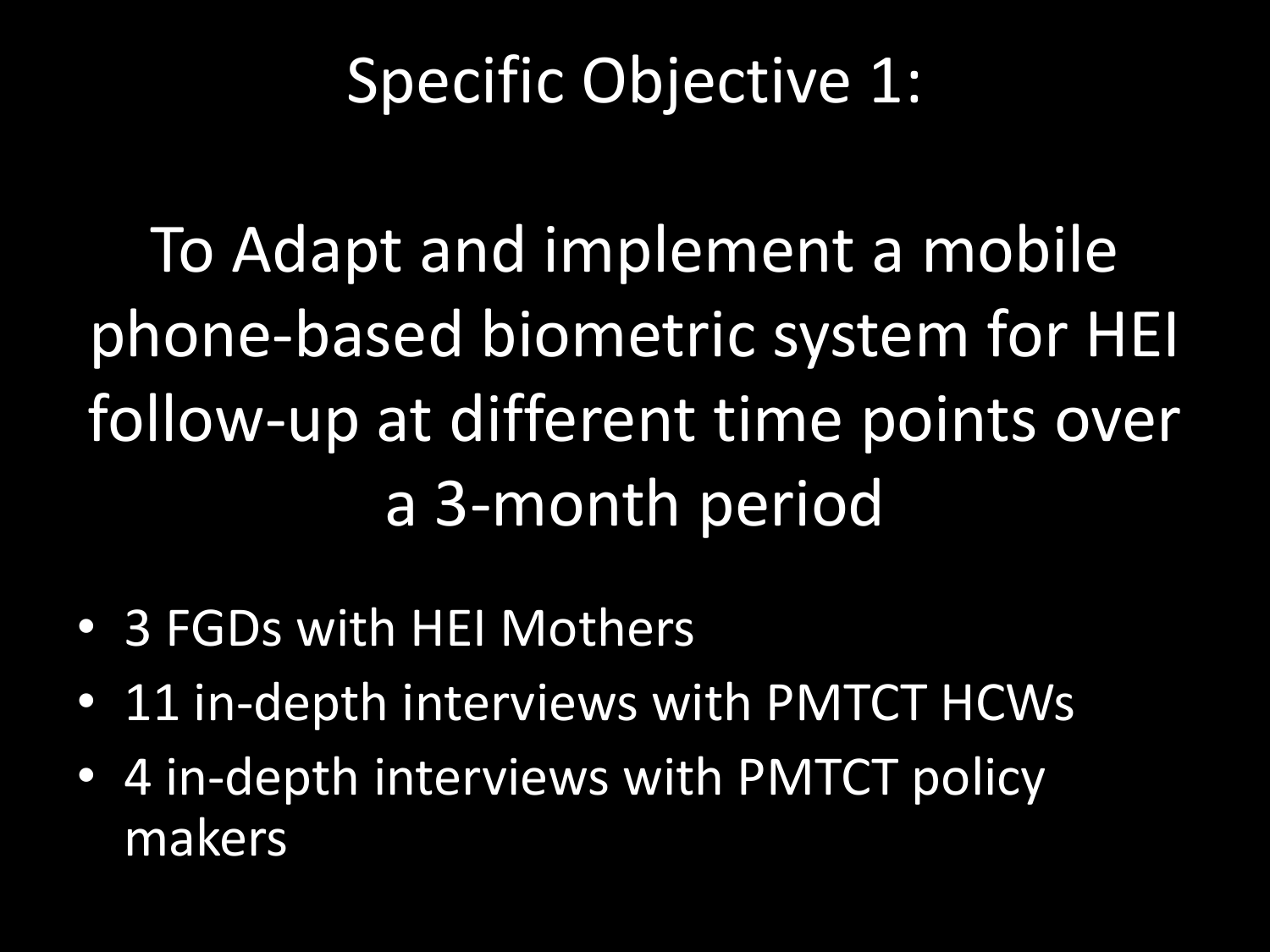## Main Themes

- Technology Acceptance
- Transfer outs
- System Security and reliability
- System Scalability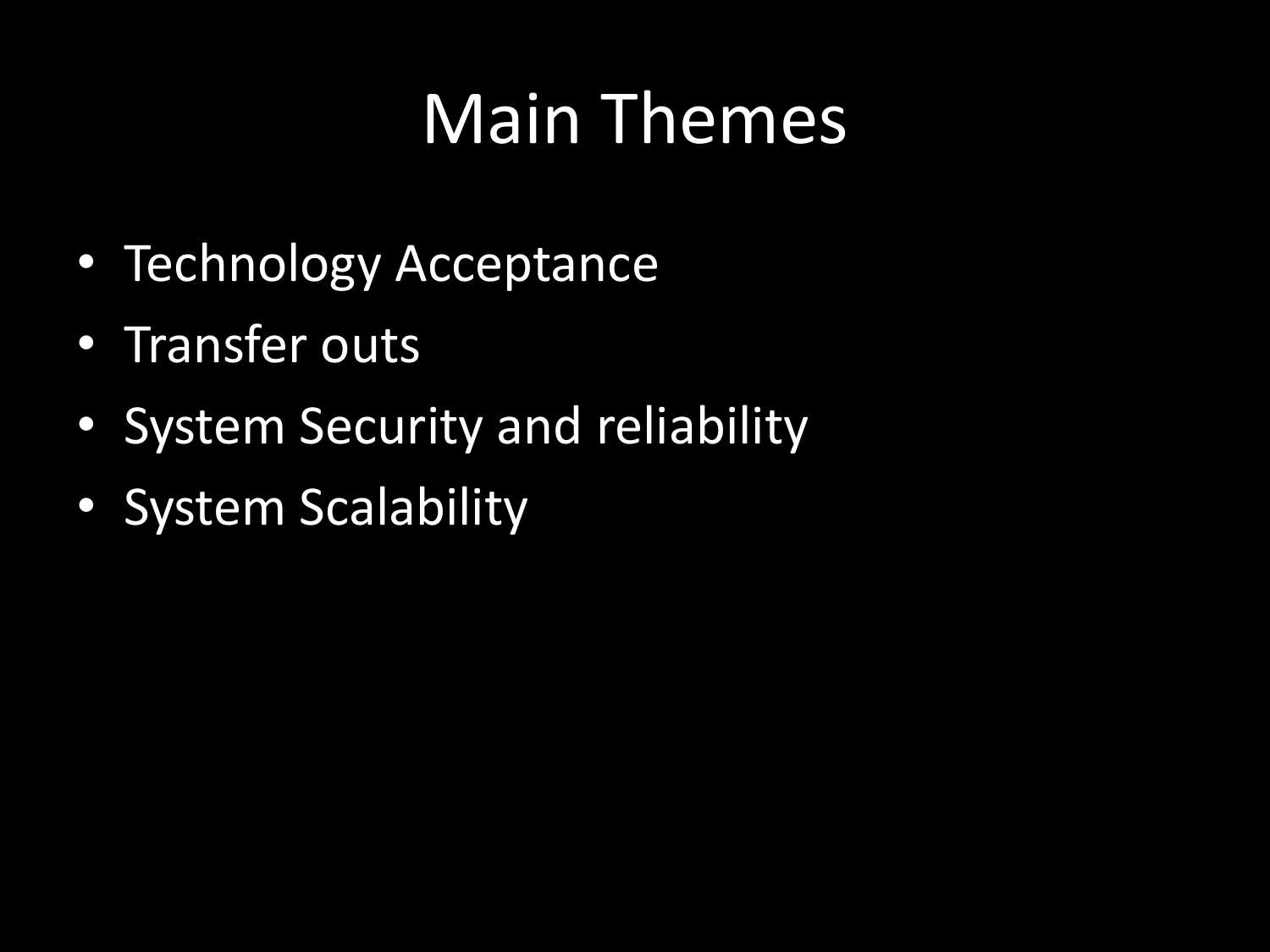#### Technology Acceptance

"*Yes, the technology is very ok, I even pray it starts immediately*"

"*If it is for the infant, it will work, but now when we come to things like the consent, how will it prove that the infant had given the consent?*"



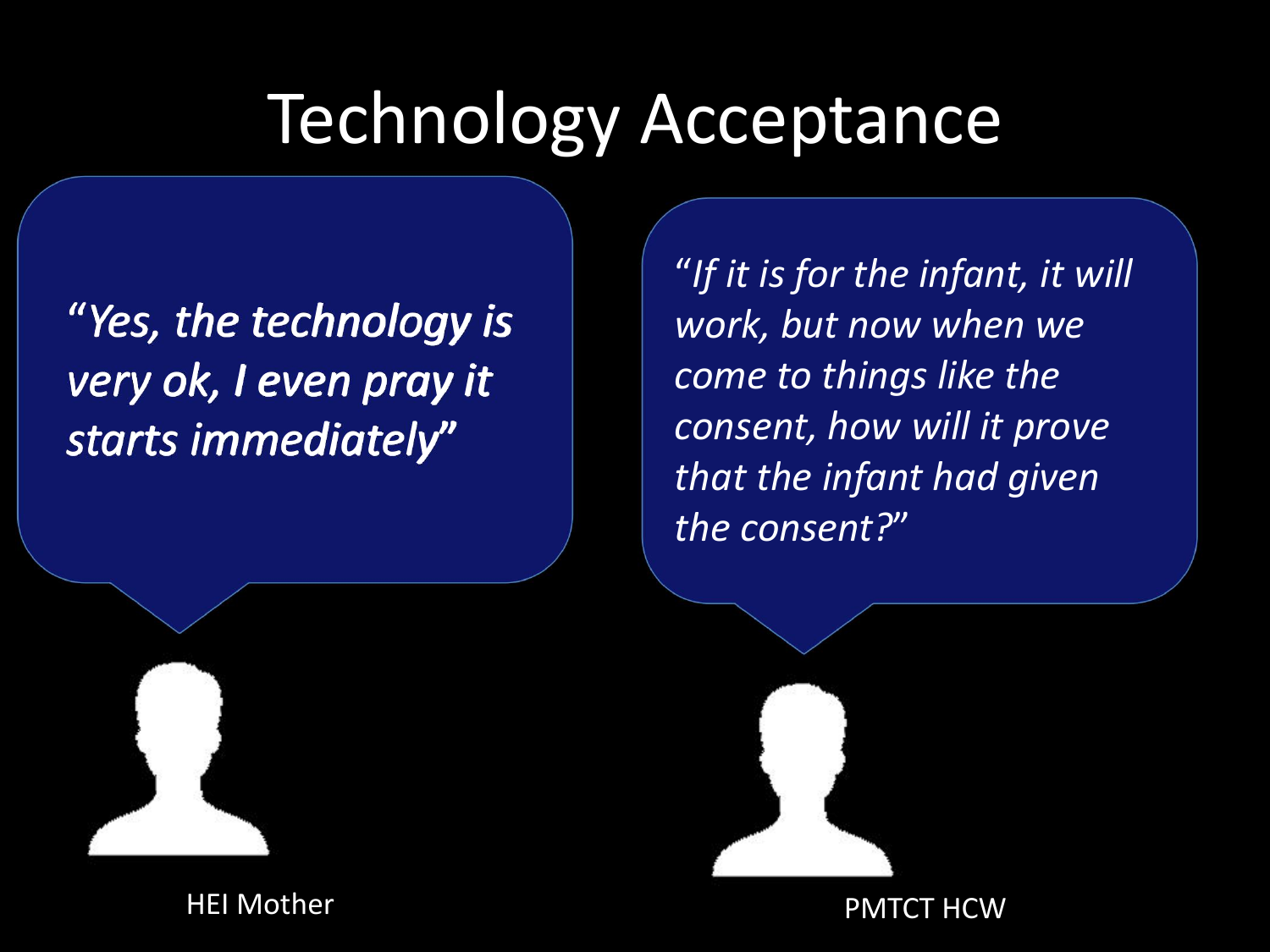## Transfer outs

"If I stay here in Kayaba and I move to Rongai, will I not attend a clinic that is nearest to my place of residence?"

"I think it is common, not very common, but it happens, I think because they are in an urban setting, and most of the time, our clientele is casual laborers."



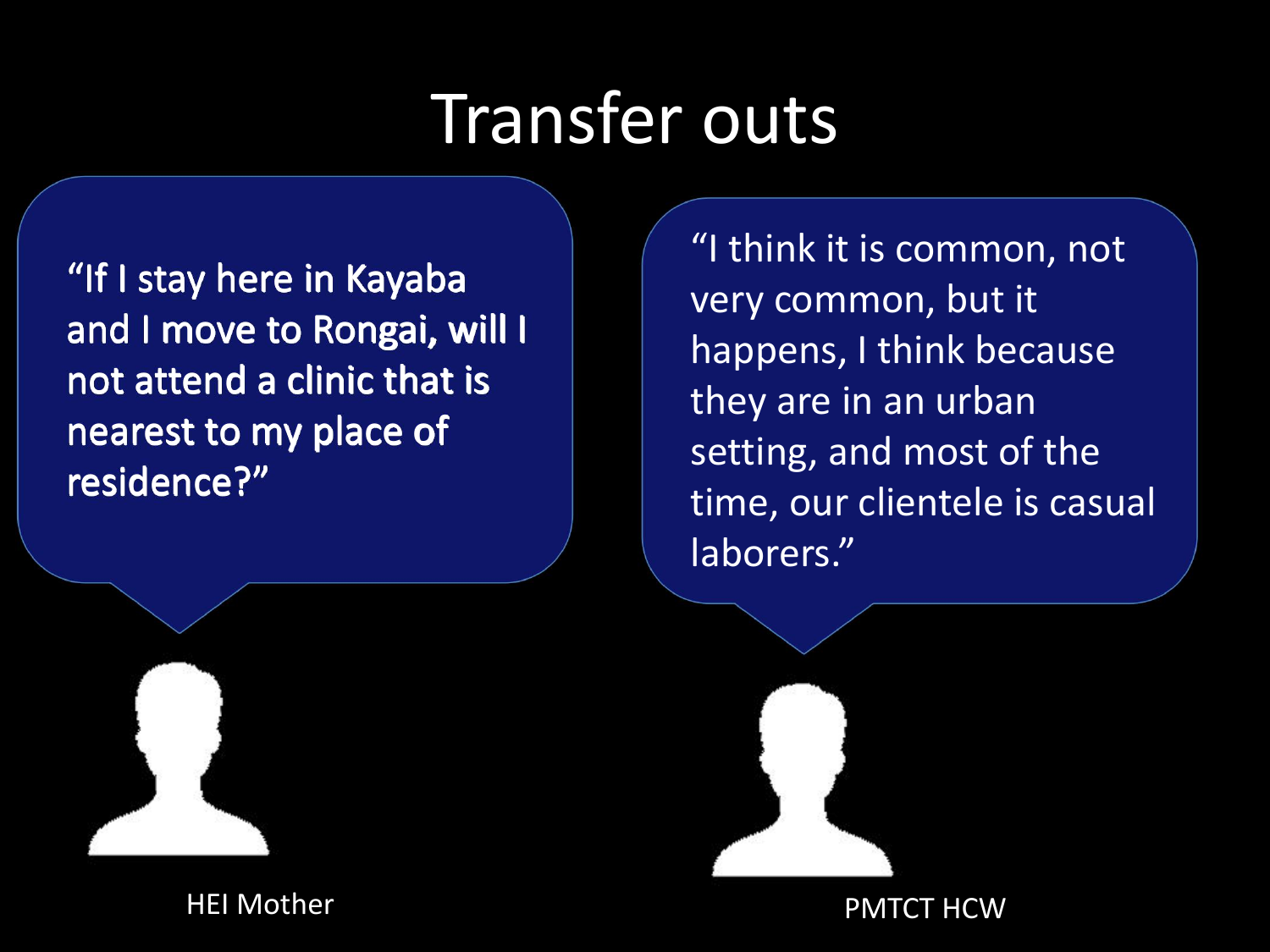## System Security and reliability

"if the finger print changes, then there will be false information somewhere"

"The greatest concern on the part of the care giver would be, where would we use this information? "

PMTCT HCW PMTCT Policy maker

"Does the biometric have back up in case, so that the system starts slowing down, hanging?"

HEI Mother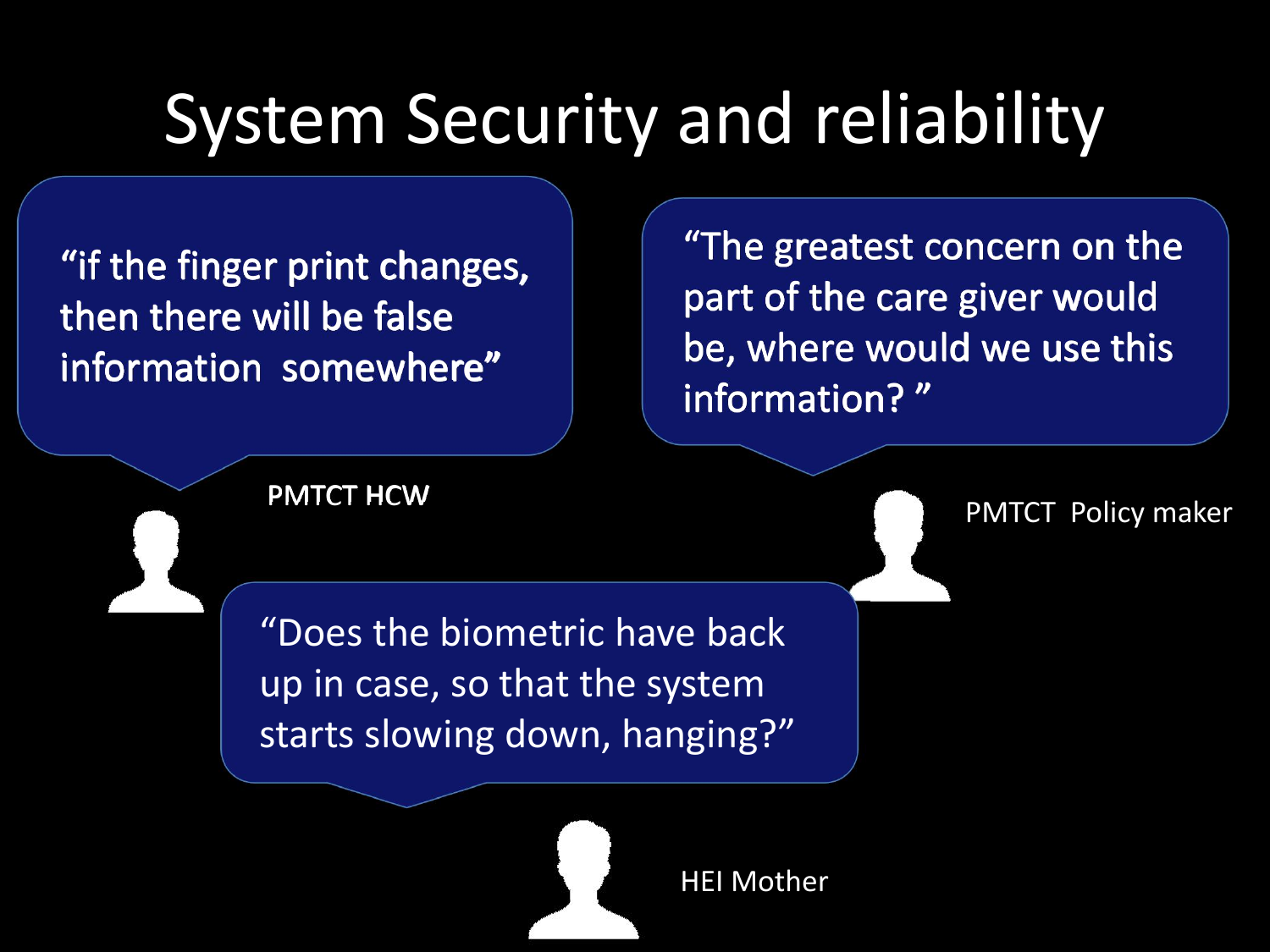### System Scalability

different hospitals are universal"

"only if systems from  $\|\hspace{0.8cm} \|$  "It would, as long as facilities  $\|\hspace{0.8cm} \|$ are linked"

PMTCT HCW

PMTCT Policy maker

"And even as you move to another hospital, they will not need to ask you many questions"



HEI Mother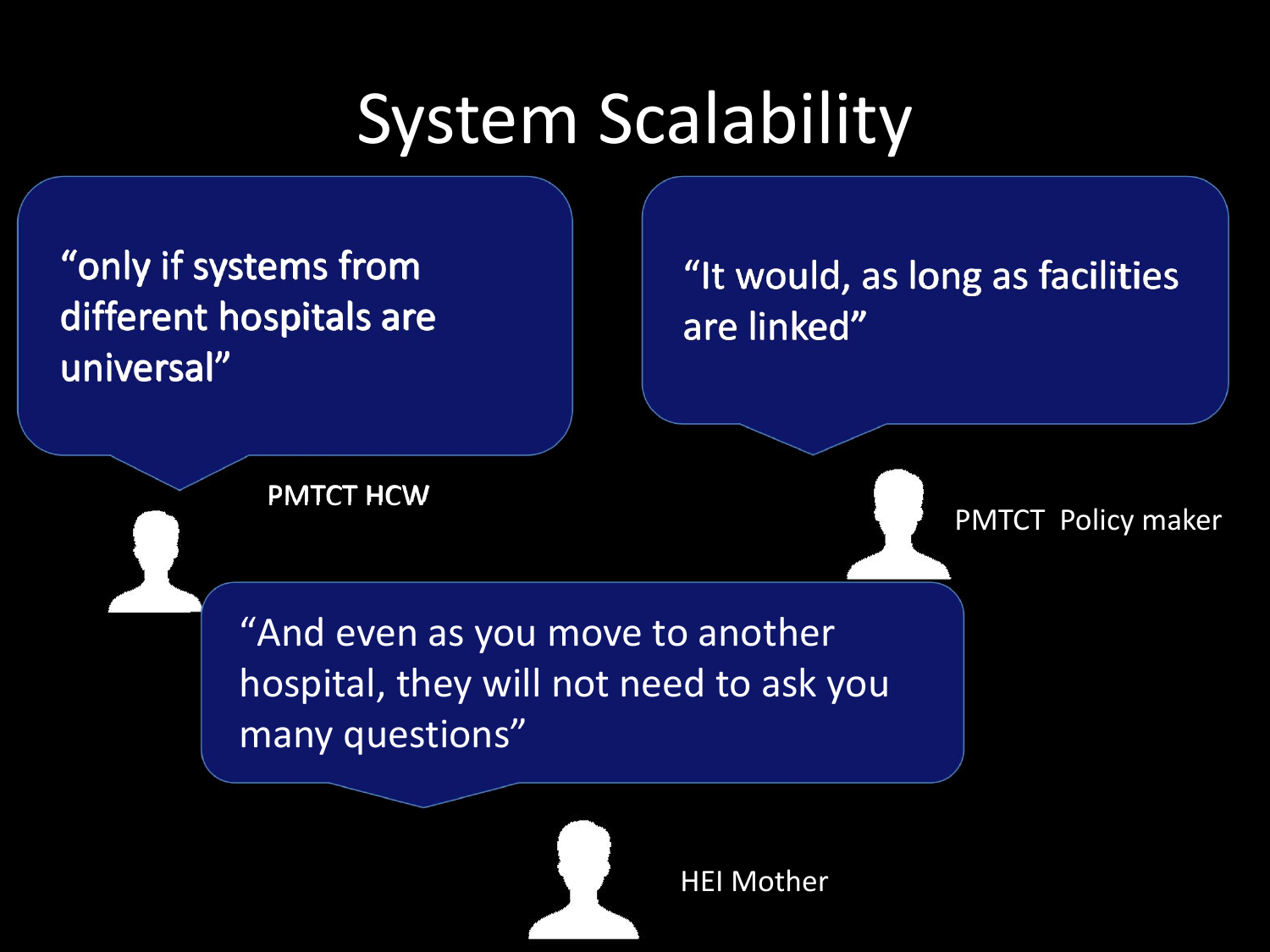#### Specific Aim 2:

Evaluate the use of infant fingerprints for unique identification using different biometric matching algorithms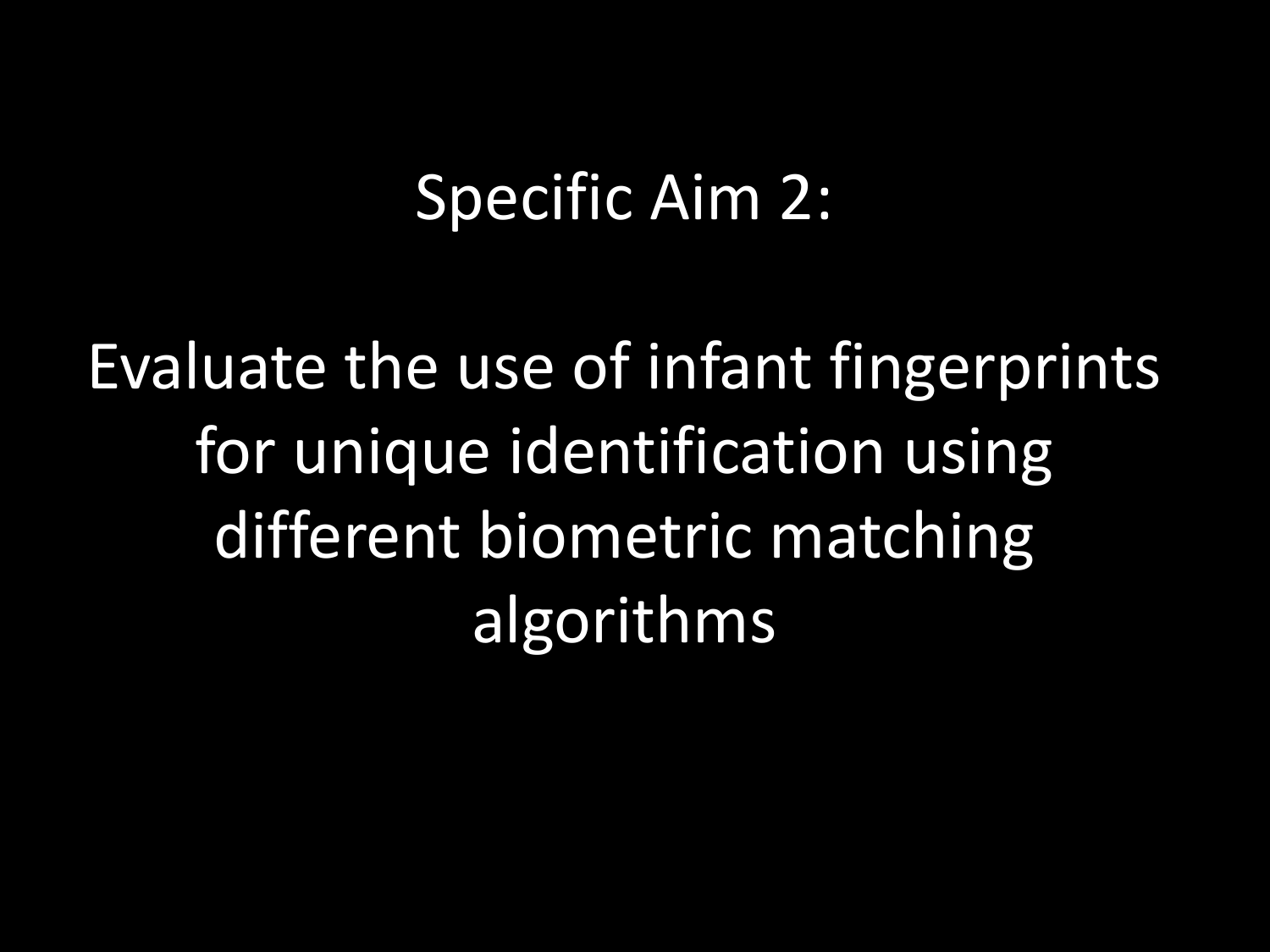#### NFIQ Scores by Age Group

|              |                      |                    | <b>Age Group</b>     |                      |                  |                         |              |
|--------------|----------------------|--------------------|----------------------|----------------------|------------------|-------------------------|--------------|
|              | <b>NFIQ</b><br>Score |                    | $0$ to $3$<br>months | $4$ to $6$<br>months | 7 to 9<br>months | 10 to 12<br>months      | <b>Total</b> |
|              | $\mathbf 1$          | Count              | 8                    | $\mathbf{1}$         | $\overline{2}$   | $\mathbf{1}$            | 12           |
|              |                      | % within Age Group | 67%                  | 8%                   | 17%              | 8%                      |              |
|              | $\mathbf{3}$         | Count              | $\overline{2}$       | $10\,$               | 23               | $\overline{\mathbf{3}}$ | 38           |
|              |                      |                    |                      |                      |                  |                         |              |
|              |                      | % within Age Group | 5%                   | 26%                  | 61%              | 8%                      |              |
|              | $\overline{4}$       | Count              | $\mathbf 1$          | $\mathbf 0$          | $\pmb{0}$        | $\pmb{0}$               | $\,1\,$      |
|              |                      | % within Age Group | 100%                 | 0%                   | 0%               | 0%                      |              |
|              | 5                    | Count              | 124                  | 114                  | 124              | 54                      | 416          |
|              |                      | % within Age Group | 30%                  | 27%                  | 30%              | 13%                     |              |
| <b>Total</b> |                      | Count              | 176                  | 130                  | 153              | 58                      | 517          |
|              |                      | % within Age Group | 34%                  | 25%                  | 30%              | 11%                     |              |
|              |                      |                    |                      |                      |                  |                         |              |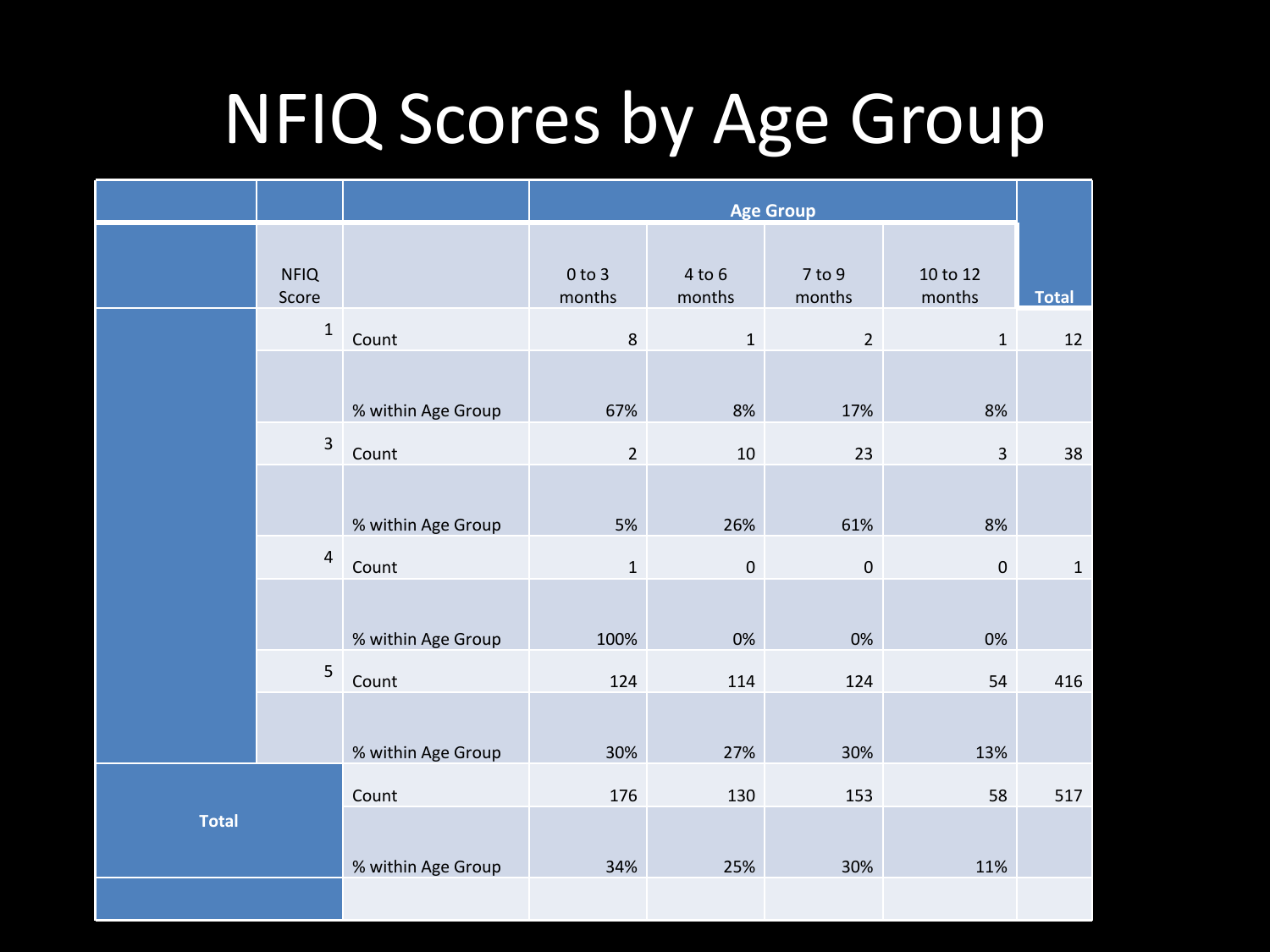#### NFIQ Score by Participant Cooperation

#### **NFIQ vs Participant Cooperation**

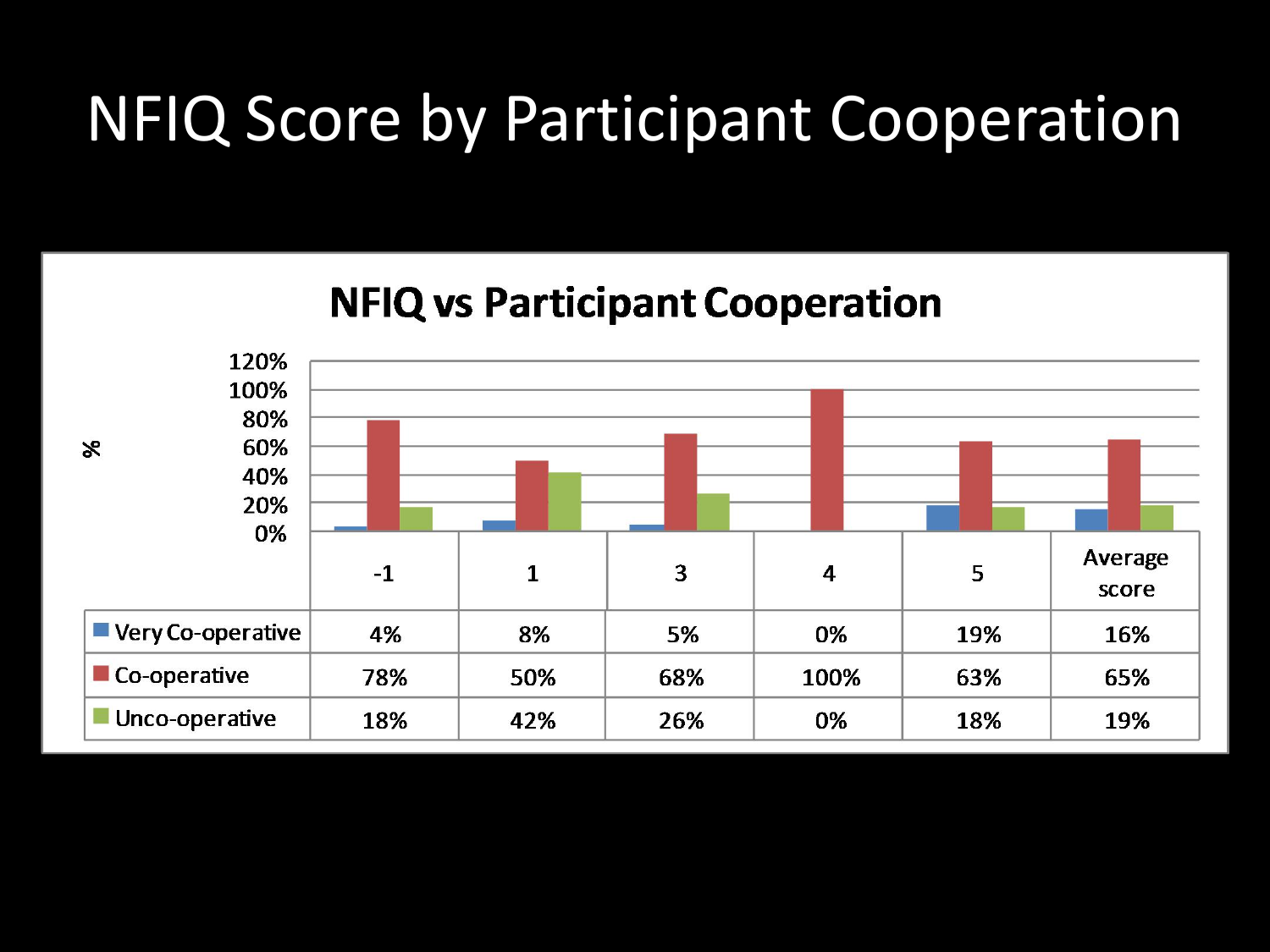#### NFIQ Score and Fingerprint Condition

#### **NFIQ vs Fingerprint Condition**

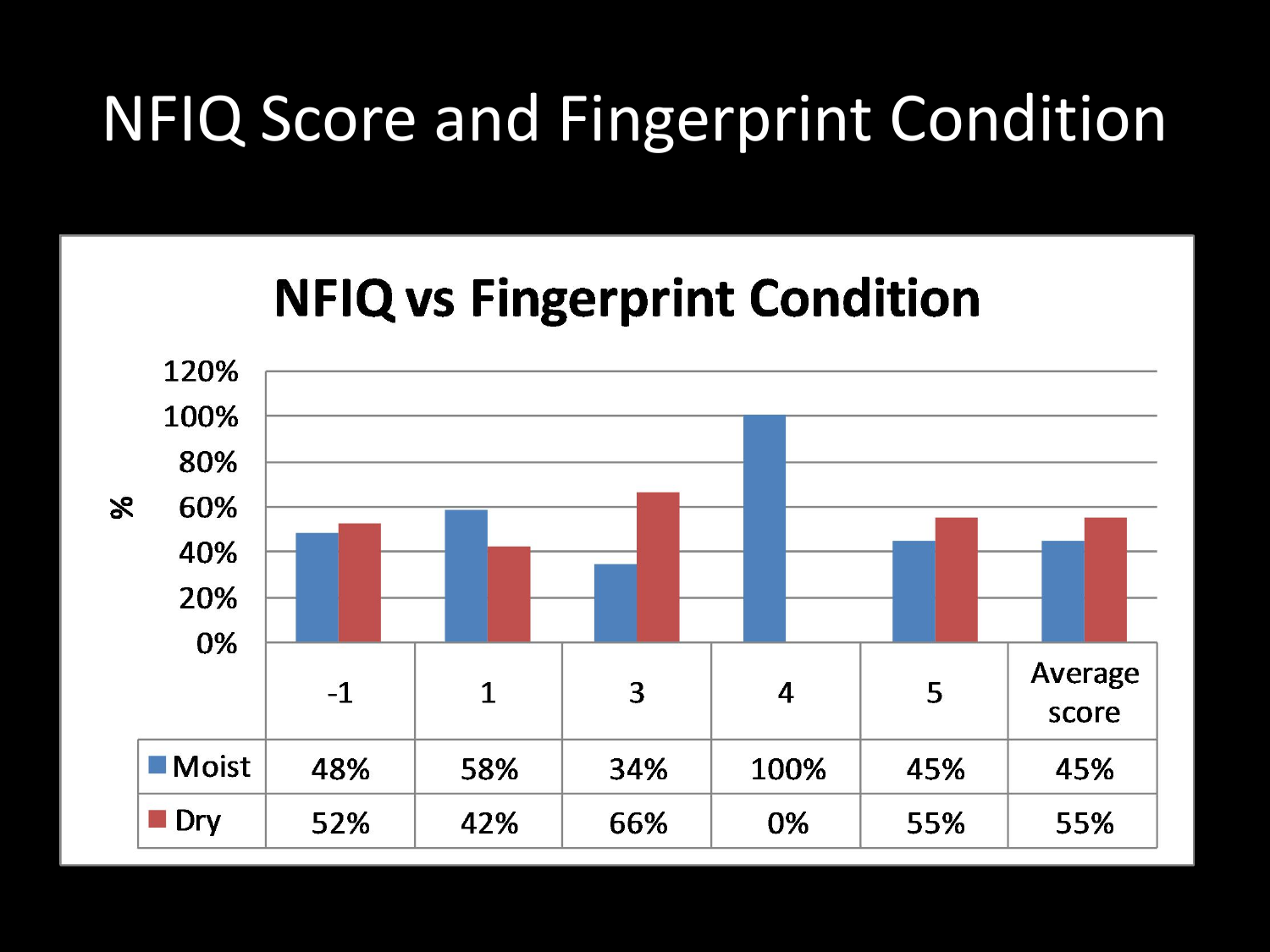#### Specific Aim 3:

Conduct a preliminary costing estimate of implementing a National biometric unique identifier system for HEI follow-up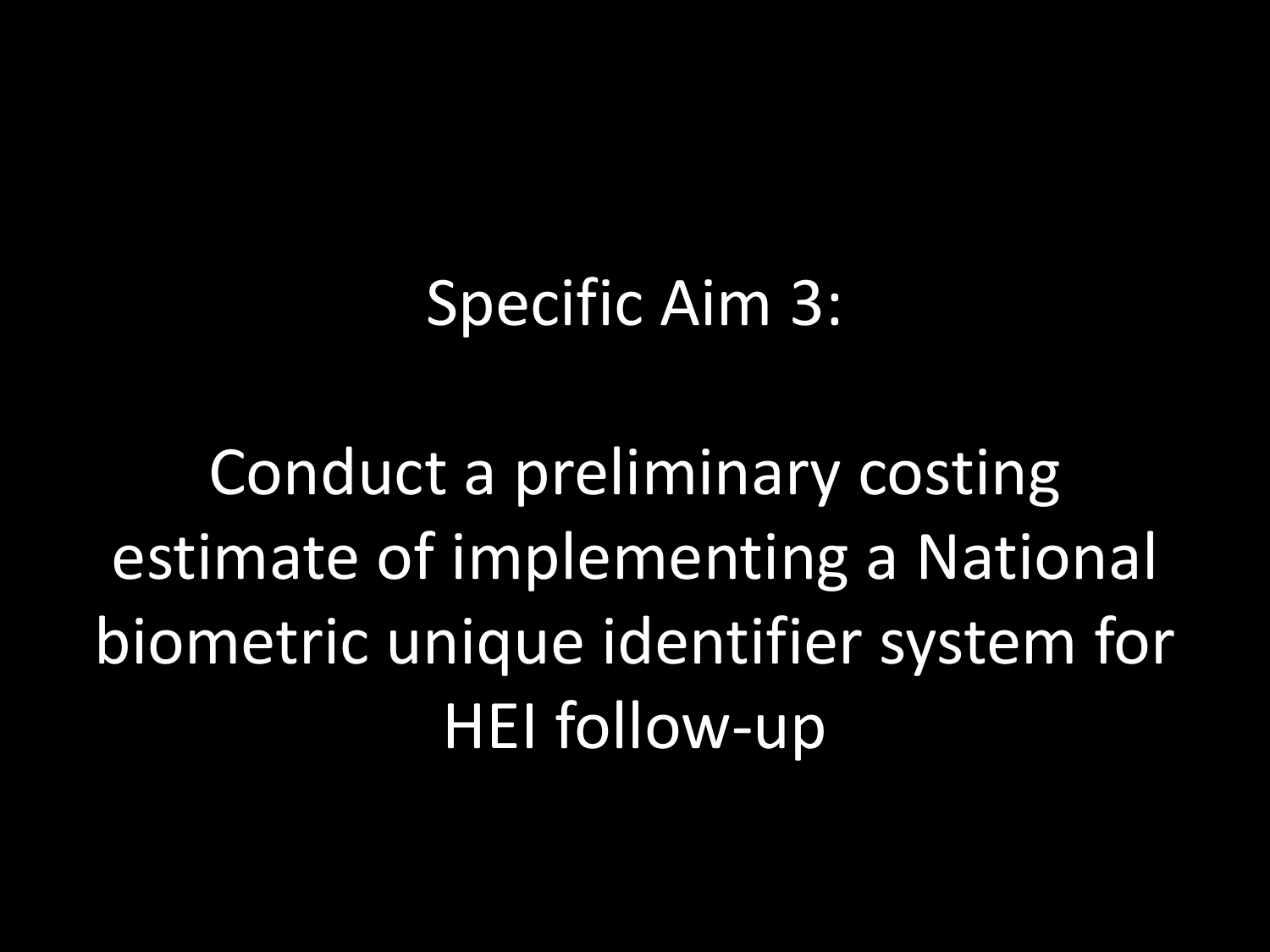### Preliminary costing of the system (1000 infants)

Kenya's Dynamic Costing Model estimate the current costs of providing the Kenya Essential Package of Health (KEPH) services

| <b>ITEM</b>                | <b>NUMBER</b>  | <b>COST PER YEAR \$</b> |
|----------------------------|----------------|-------------------------|
| <b>HTC Counselor</b>       | $\overline{2}$ | 2,700                   |
| <b>Biometric system</b>    | $\mathbf{1}$   | 10,000                  |
| <b>Smart phones</b>        | $\overline{2}$ | 400                     |
| <b>Fingerprint readers</b> | $\overline{2}$ | 400                     |
| <b>Internet bundles</b>    | $\overline{2}$ | 24                      |
| <b>Server internet</b>     | $\mathbf{1}$   | 1,000                   |
| <b>Depreciation 3%</b>     | N/A            | 24                      |
| <b>TOTAL</b>               |                | 14548                   |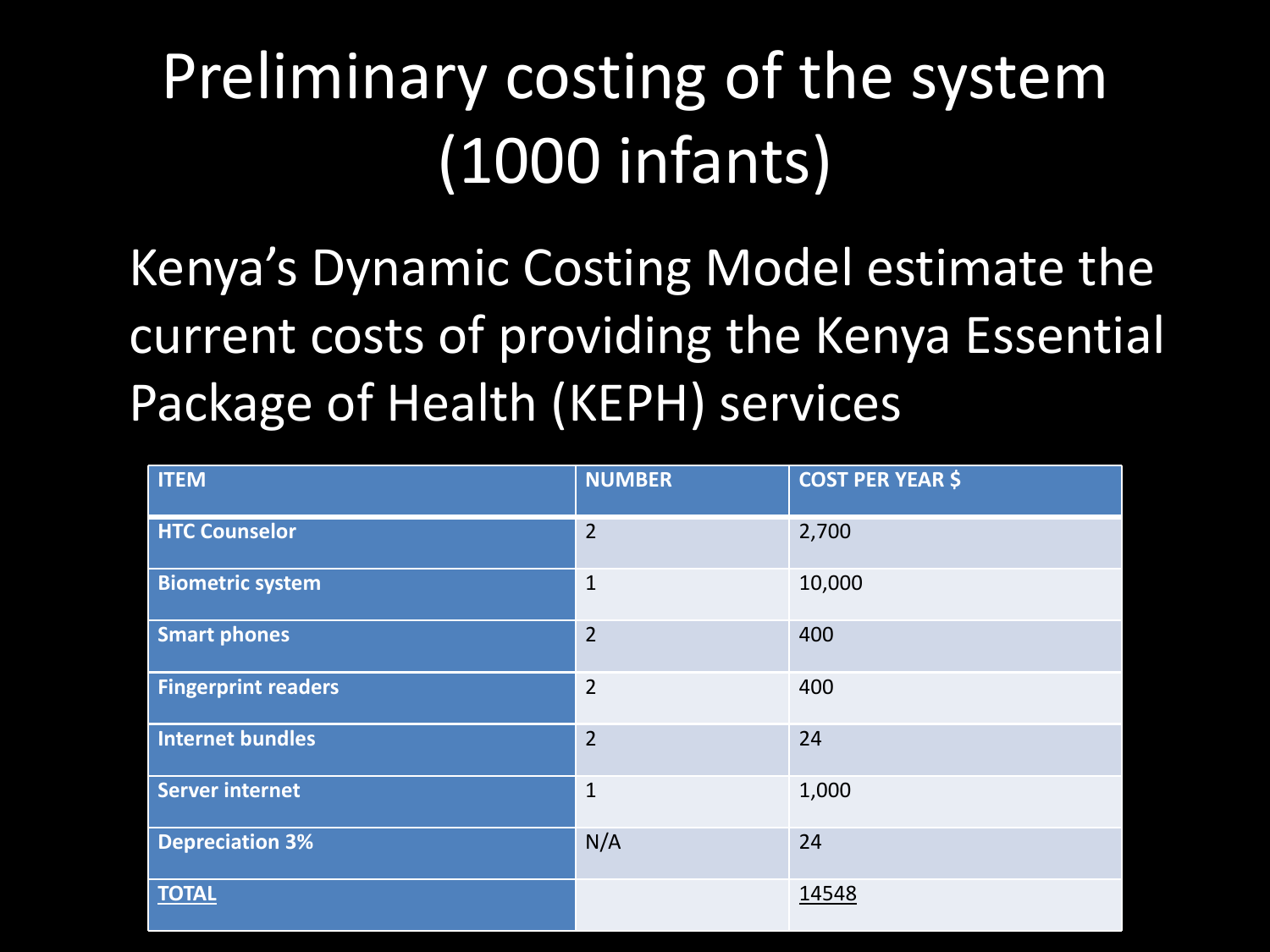#### CONCLUSIONS AND RECOMMENDATIONS

- A reliable, scalable and sustainable backup system is a must for HEI biometric system.
- It's feasible and acceptable
- The fingerprint reading technologies need further development and customization to be able to collect quality fingerprint images for biometric matching.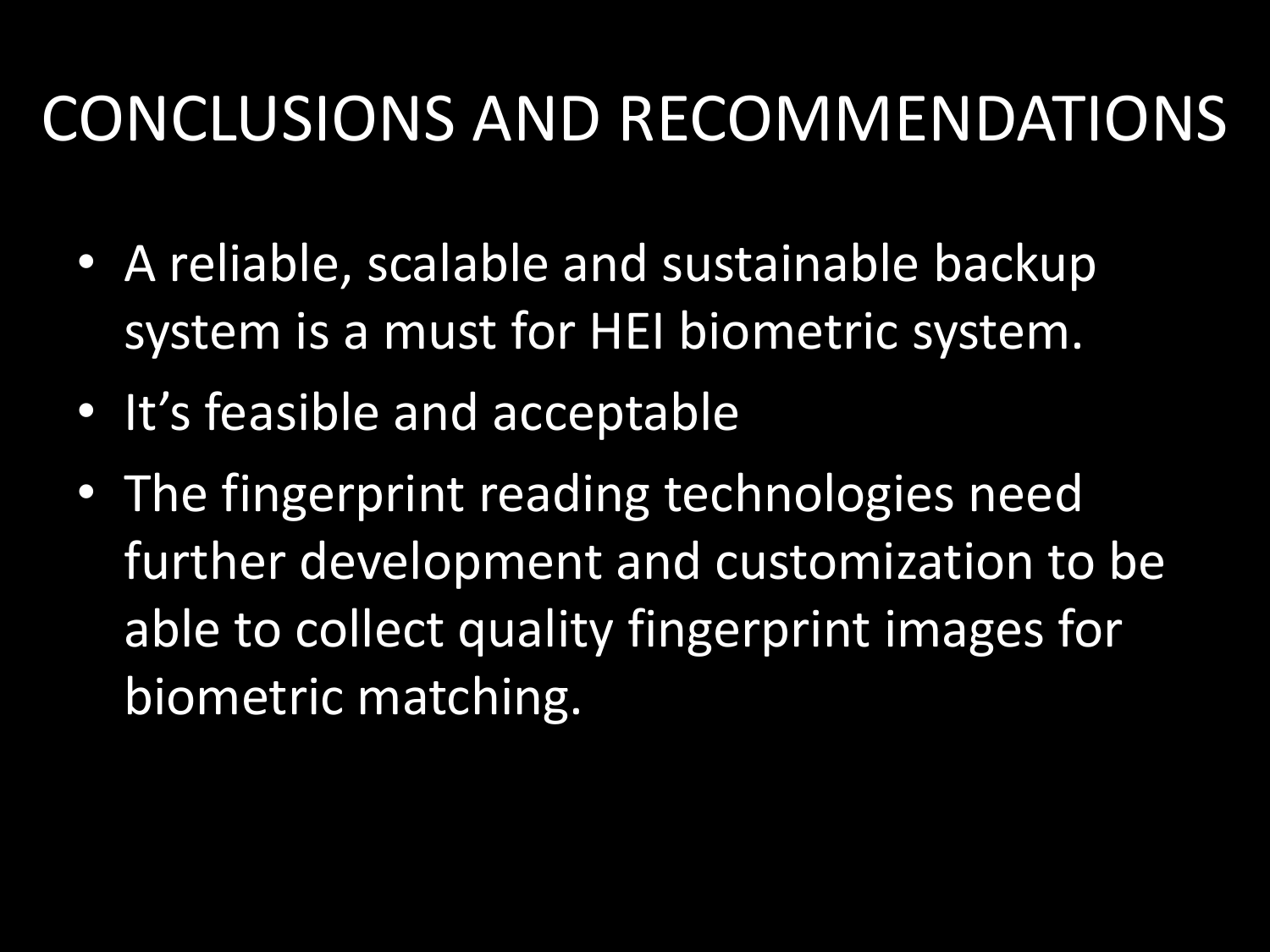### Next Steps

- Upcoming publications – IST Africa 2017
- Identified Advanced fingerprint technology
	- NEC Infant Fingerprint Reader
	- Pilot (May Aug 2017)
- Collaborations
- Exploring a High burden Kenyan County